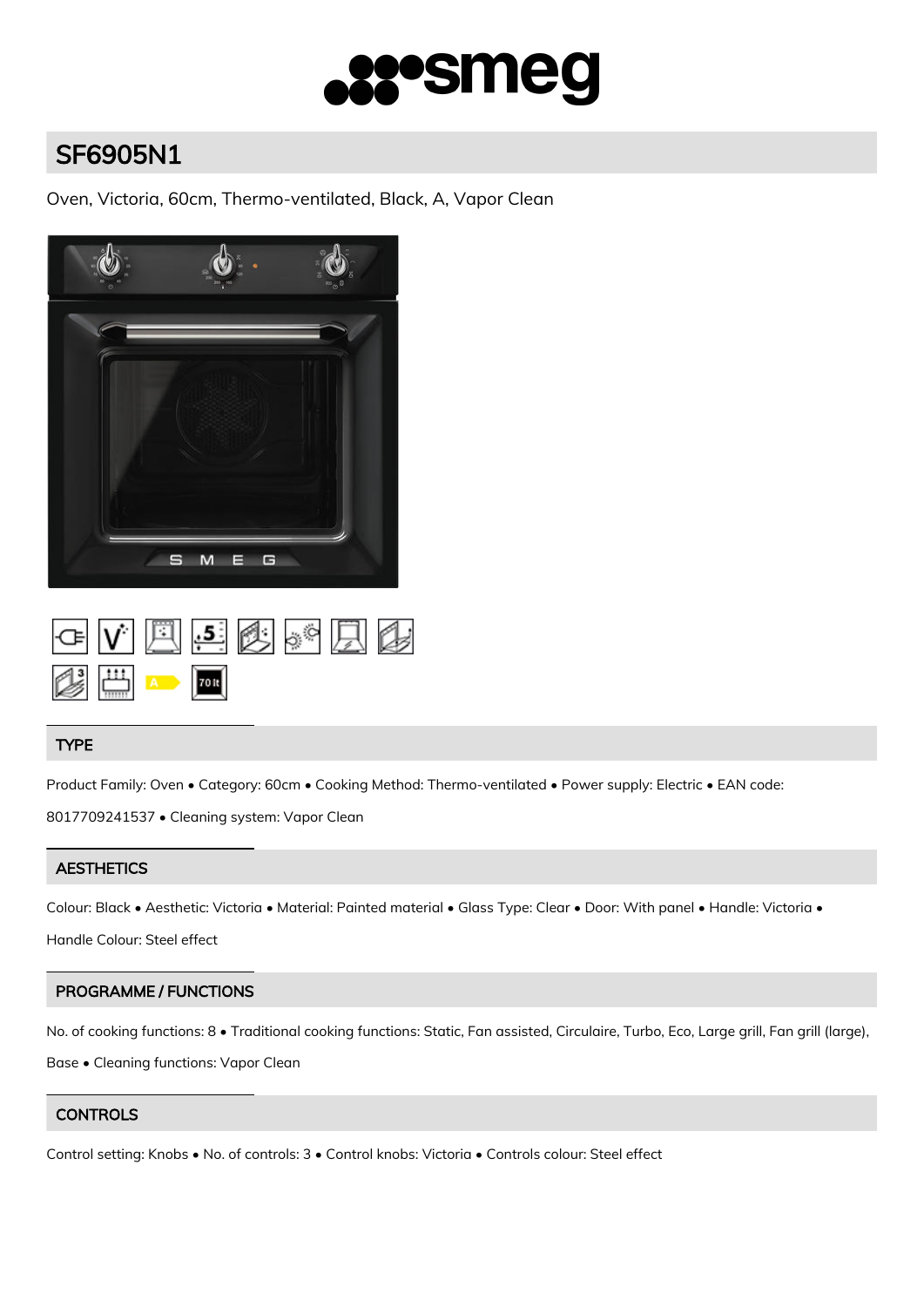#### **OPTIONS**

Time-setting options: Automatic end cooking • Minute minder: Yes

#### TECHNICAL FEATURES

Temperature control: Electro-mechanical • Minimum Temperature: 50 °C • Maximum temperature: 250 °C • Cavity material: Ever clean Enamel • No. of shelves: 5 • Shelves type: Metal racks • Tiliting grill: Yes • N. of fans: 1 • No. of lights: 2 • Light type: Halogen • Light Power: 40 W • Light when door is opened: Yes • Door opening type: Standard opening • Door: Temperate door • Removable door: Yes • Full glass inner door: Yes • Removable inner door: Yes • Total no. of door glasses: 3 • Safety Thermostat: Yes • Cooling system: Tangential • Heating suspended when door is opened: Yes • Lower heating element power: 1200 W • Upper heating element - Power: 1000 W • Grill element - power: 1700 W • Large grill - Power: 2700 W • Circular heating element - Power: 2000 W

#### PERFORMANCE / ENERGY LABEL

Energy efficiency class: A • Net volume of the cavity: 70 l • Energy consumption in conventional mode: 4.14 MJ • Energy consumption per cycle in conventional mode: 1.15 KWh • Energy consumption in forced air convection: 2.88 MJ • Energy consumption per cycle in fan-forced convection: 0.80 KWh

## ELECTRICAL CONNECTION

Voltage: 220-240 V • Nominal power: 3000 W • Frequency (Hz): 50/60 Hz • Power supply cable length: 115 cm

## GAS CONNECTION

### LOGISTIC INFORMATION

Dimensions of the product (mm): 592x597x548 • Net weight (kg): 36.300 kg • Gross weight (kg): 40.000 kg

### ACCESSORIES INCLUDED

Enamelled deep tray (40mm): 1Insert gird: 1Rack with back stop: 1

#### **OPTIONAL**

PRTX: Pizza stone, Ovens, CookersPALPZ: Pizza shovel, Ovens, CookersPPR2: Pizza stone, Ovens, CookersBN620-1: Tray, Ovens, CookersBN640: Tray, Ovens, CookersGTT: Telescopic Guides, Ovens, CookersGTP: Telescopic Guides, Ovens, CookersPR3845X: Antifingerprint, OvensPIR2: Pan, Ovens, Cookers